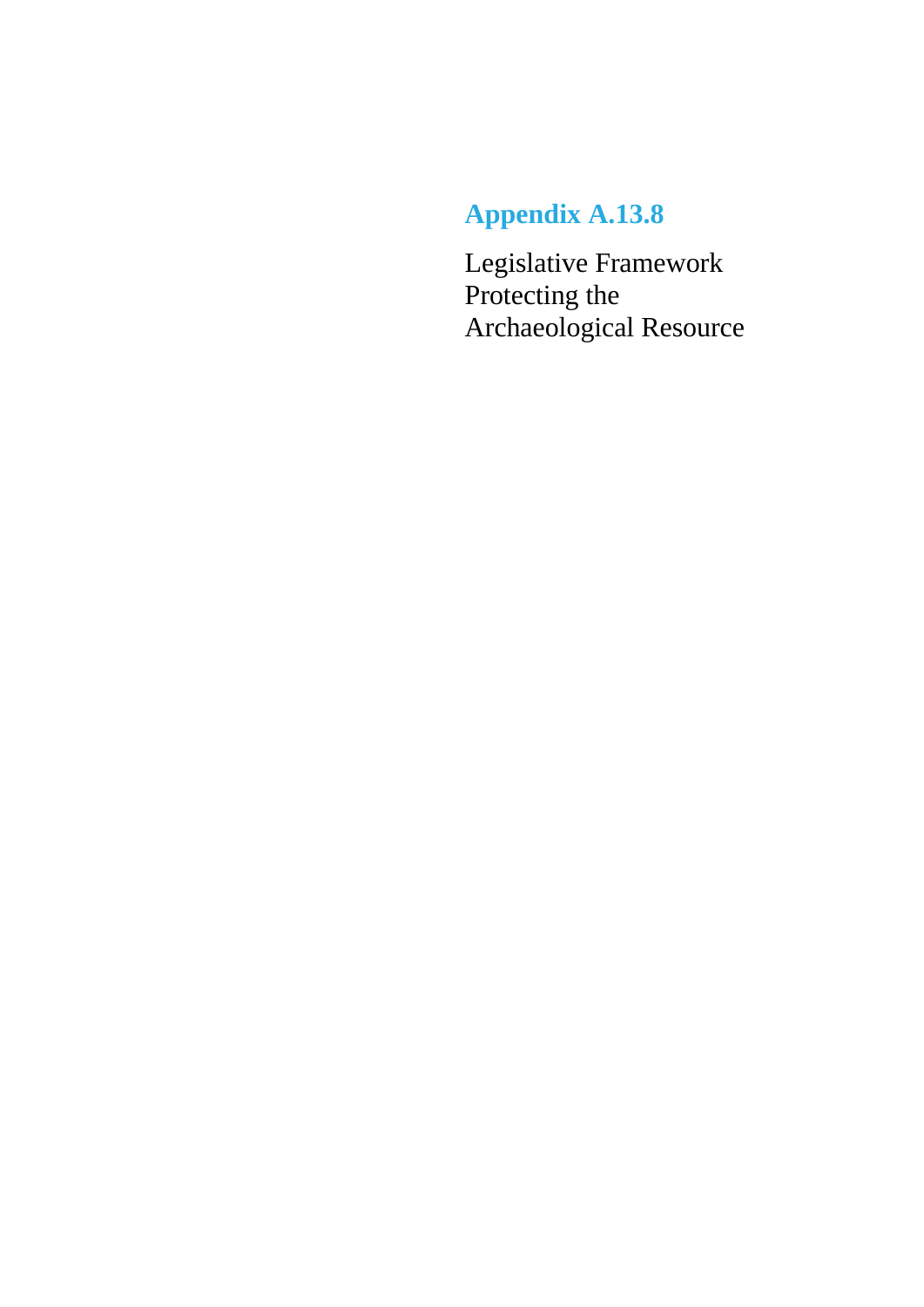**A.13.8**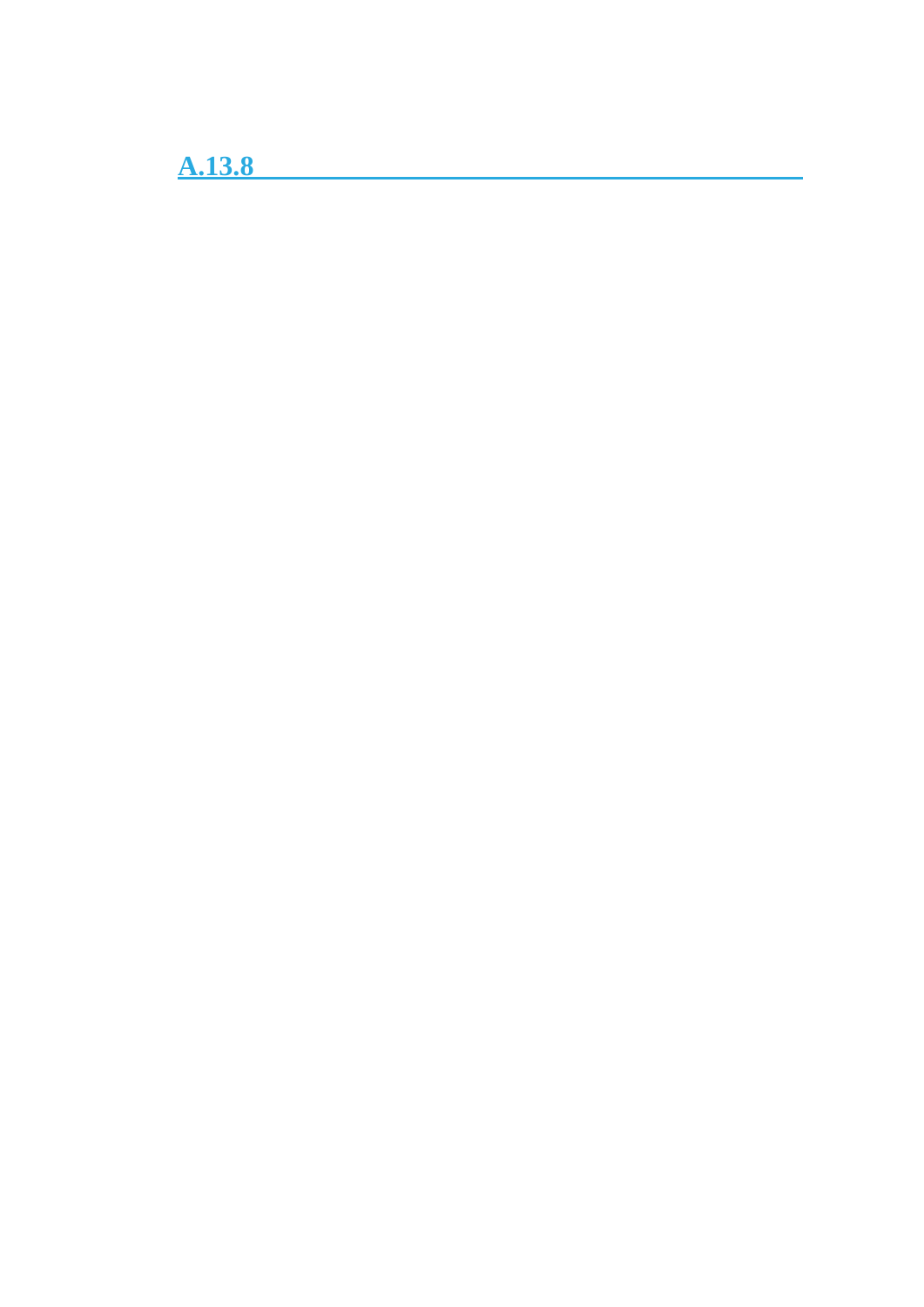# **Legislative Framework Protecting the Archaeological Resource**

### **Protection of Cultural Heritage**

The cultural heritage in Ireland is safeguarded through national and international policy designed to secure the protection of the cultural heritage resource to the fullest possible extent (Department of Arts, Heritage, Gaeltacht and the Islands 1999, 35). This is undertaken in accordance with the provisions of the European Convention on the Protection of the Archaeological Heritage (Valletta Convention), ratified by Ireland in 1997.

#### **The Archaeological Resource**

The National Monuments Act 1930 to 2014 and relevant provisions of the National Cultural Institutions Act 1997 are the primary means of ensuring the satisfactory protection of archaeological remains, which includes all man-made structures of whatever form or date except buildings habitually used for ecclesiastical purposes. A National Monument is described as 'a monument or the remains of a monument the preservation of which is a matter of national importance by reason of the historical, architectural, traditional, artistic or archaeological interest attaching thereto' (National Monuments Act 1930 Section 2).

A number of mechanisms under the National Monuments Act are applied to secure the protection of archaeological monuments. These include the Register of Historic Monuments, the Record of Monuments and Places, and the placing of Preservation Orders and Temporary Preservation Orders on endangered sites.

#### **Ownership and Guardianship of National Monuments**

The Minister may acquire national monuments by agreement or by compulsory order. The state or local authority may assume guardianship of any national monument (other than dwellings). The owners of national monuments (other than dwellings) may also appoint the Minister or the local authority as guardian of that monument if the state or local authority agrees. Once the site is in ownership or guardianship of the state, it may not be interfered with without the written consent of the Minister.

#### **Register of Historic Monuments**

Section 5 of the 1987 Act requires the Minister to establish and maintain a Register of Historic Monuments. Historic monuments and archaeological areas present on the register are afforded statutory protection under the 1987 Act. Any interference with sites recorded on the register is illegal without the permission of the Minister. Two months' notice in writing is required prior to any work being undertaken on or in the vicinity of a registered monument. The register also includes sites under Preservation Orders and Temporary Preservation Orders. All registered monuments are included in the Record of Monuments and Places.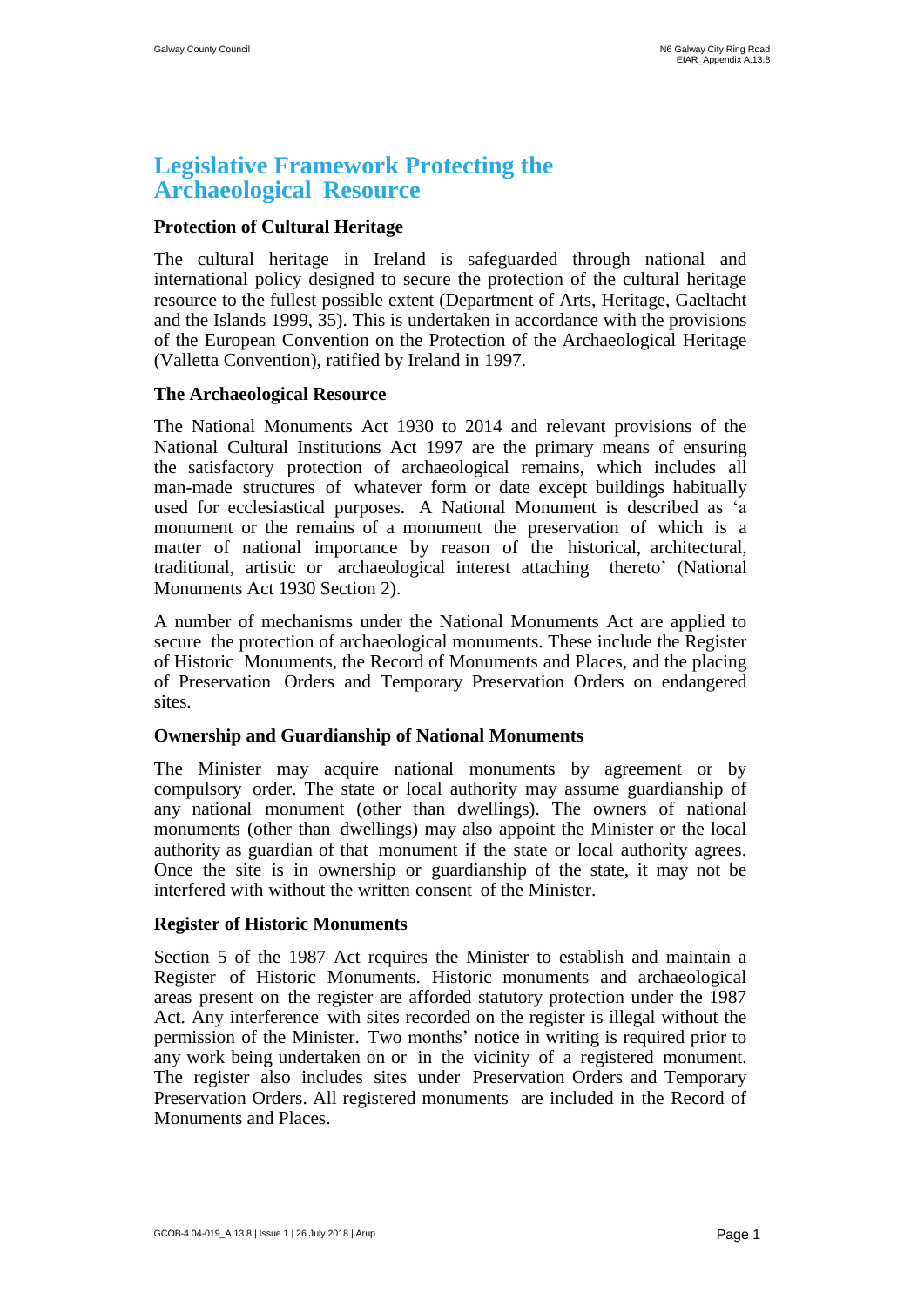# **Preservation Orders and Temporary Preservation Orders**

Sites deemed to be in danger of injury or destruction can be allocated Preservation Orders under the 1930 Act. Preservation Orders make any interference with the site illegal. Temporary Preservation Orders can be attached under the 1954 Act. These perform the same function as a Preservation Order but have a time limit of six months, after which the situation must be reviewed. Work may only be undertaken on or in the vicinity of sites under Preservation Orders with the written consent, and at the discretion, of the Minister.

#### **Record of Monuments and Places**

Section 12(1) of the 1994 Act requires the Minister for Arts, Heritage, Gaeltacht and the Islands (now the Minister for the Environment, Heritage and Local Government) to establish and maintain a record of monuments and places where the Minister believes that such monuments exist. The record comprises a list of monuments and relevant places and a map/s showing each monument and relevant place in respect of each county in the state. All sites recorded on the Record of Monuments and Places receive statutory protection under the National Monuments Act 1994. All recorded monuments on the proposed development site are represented on the accompanying maps.

Section 12(3) of the 1994 Act provides that 'where the owner or occupier (other than the Minister for Arts, Heritage, Gaeltacht and the Islands) of a monument or place included in the Record, or any other person, proposes to carry out, or to cause or permit the carrying out of, any work at or in relation to such a monument or place, he or she shall give notice in writing to the Minister of Arts, Heritage, Gaeltacht and the Islands to carry out work and shall not, except in the case of urgent necessity and with the consent of the Minister, commence the work until two months after the giving of notice'.

Under the National Monuments (Amendment) Act 2004, anyone who demolishes or in any way interferes with a recorded site is liable to a fine not exceeding  $\epsilon$ 3,000 or imprisonment for up to 6 months. On summary conviction and on conviction of indictment, a fine not exceeding  $€10,000$  or imprisonment for up to 5 years is the penalty. In addition, they are liable for costs for the repair of the damage caused.

In addition to this, under the European Communities (Environmental Impact Assessment) Regulations 1989, Environmental Impact Statements (EIS) are required for various classes and sizes of development project to assess the impact the proposed development will have on the existing environment, which includes the cultural, archaeological and built heritage resources. These document's recommendations are typically incorporated into the conditions under which the proposed development must proceed, and thus offer an additional layer of protection for monuments which have not been listed on the RMP.

#### **The Planning and Development Act 2000**

Under planning legislation, each local authority is obliged to draw up a Development Plan setting out their aims and policies with regard to the growth of the area over a five-year period. They cover a range of issues including archaeology and built heritage, setting out their policies and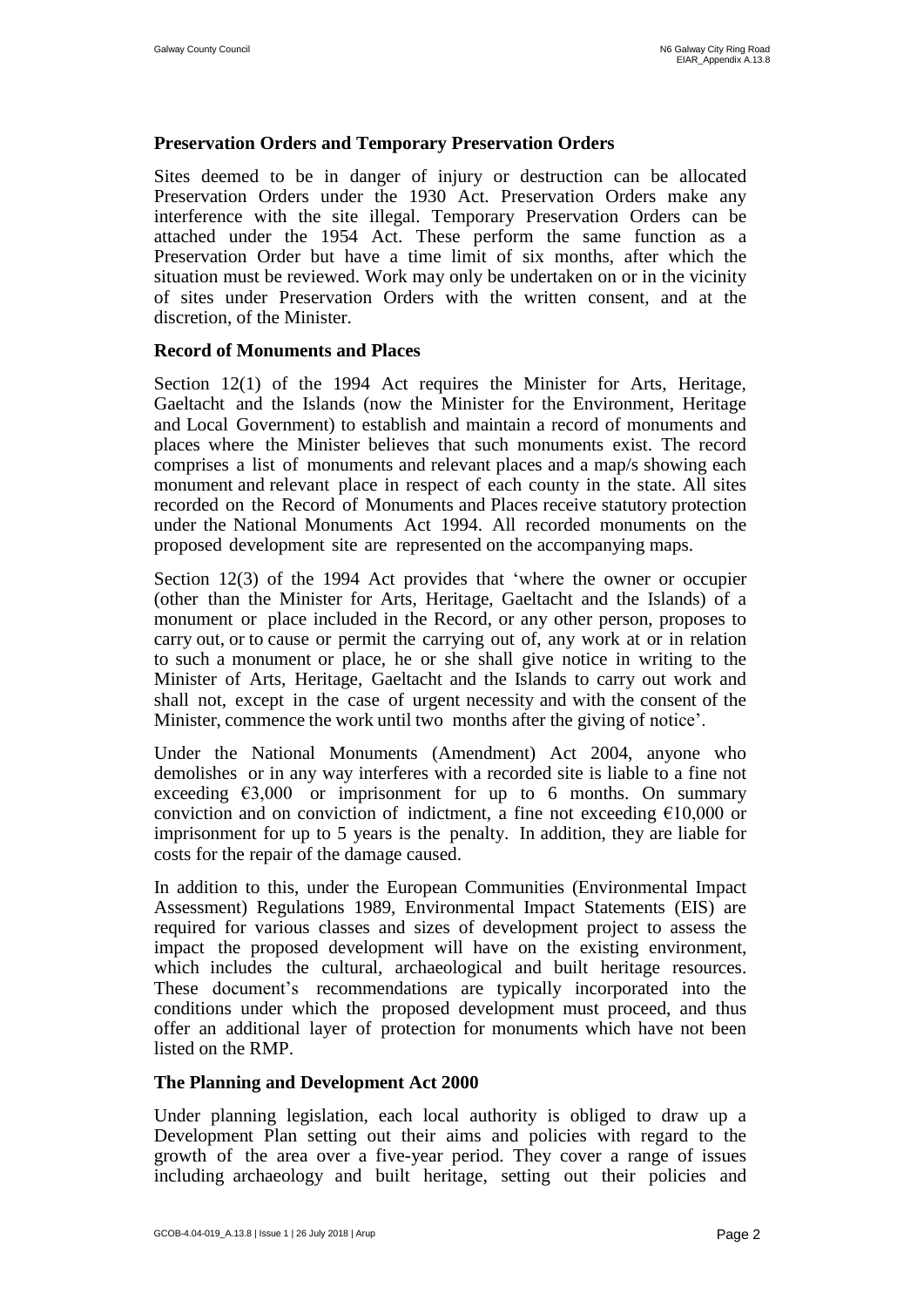objectives with regard to the protection and enhancement of both. These policies can vary from county to county. The Planning and Development Act 2000 recognises that proper planning and sustainable development includes the protection of the archaeological heritage. Conditions relating to archaeology may be attached to individual planning permission.

# **Galway City Development Plan 2017-2023**

*Policy 8.5 Archaeology*

Protect the archaeological heritage of the city.

Ensure that proposed development within the designated city centre Zone of Archaeological Potential is not detrimental to the character of an archaeological site or its setting.

Have regard to the archaeological recommendations of the Department of Arts, Heritage, Regional, Rural and Gaeltacht Affairs on any planning applications.

Endorse the sustainable use of archaeological heritage as an educational and cultural resource and promote public awareness of the archaeological heritage of the city.

Require the surveying, recording or excavation of archaeological heritage during the development process where appropriate.

Seek the preservation in-situ or, at a minimum, preservation by record of archaeological sites/monuments included in the Record of Monuments and Places.

Ensure that any development proposals with potential to impact on archaeological heritage includes for an archaeological assessment. This includes within terrestrial, riverine, inter-tidal and sub-tidal environments.

Promote the protection of the varied industrial heritage of the city and encourage greater appreciation and public awareness of this heritage.

# **Galway County Development Plan 2015-2021**

#### *Policy ARC 1 – Legislative Context*

It is the policy of Galway County Council to support and promote the conservation and appropriate management and enhancement of the County's archaeological heritage within the plan area. Galway County Council will ensure the implementation of the legislative, statutory and policy provisions relevant to the conservation of the archaeological heritage.

#### *Policy ARC 2 – Archaeological Sites*

Seek to promote awareness of and access to archaeological sites in the County where appropriate.

#### *Policy ARC 3 – Consultation*

Consult with the National Monuments Service of the Department of Arts, Heritage and the Gaeltacht in relation to proposed developments adjoining archaeological sites.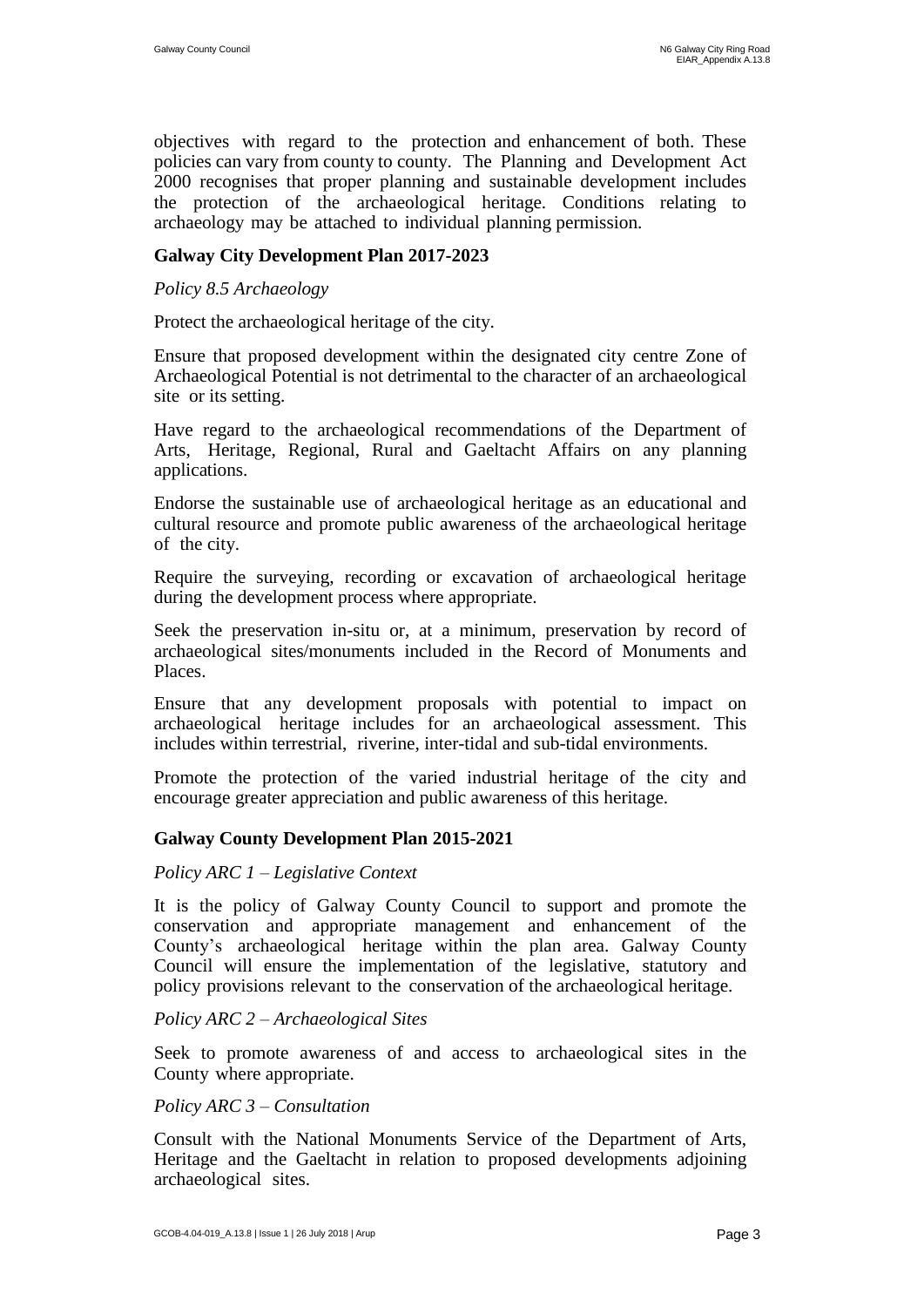# *Policy ARC 4 – Management of Archaeological Sites and Monuments*

Support the preservation, conservation and management of archaeological sites and monuments, together with the settings of these monuments.

# *Policy ARC 5 – Archaeological Heritage*

Ensure the protection and sympathetic enhancement of archaeological heritage in the plan area, in particular by implementing the relevant provisions of the Planning and Development Act, 2000 (as amended), The National Monuments Act, 1930 (as amended), and The National Policy on Town Defences, 2008 (Department of the Environment, Heritage and Local Government).

# *Policy ARC 6 – Archaeological Landscapes*

To facilitate where possible the identification of important archaeological landscapes in the County.

#### *Objective ARC 1 – Protection of Archaeological Sites*

Protect archaeological sites and monuments their settings and visual amenity and archaeological objects and underwater archaeological sites that are listed in the Record of Monuments and Places, in the ownership/guardianship of the State, or that are subject of Preservation Orders or have been registered in the Register of Historic Monuments and seek to protect important archaeological landscapes.

# *Objective ARC 2 – Development Management*

All planning applications for new development, redevelopment, any ground works, refurbishment, and restoration, etc. within areas of archaeological potential or within close proximity to Recorded Monuments or within the historic towns of County Galway (Ardrahan, Athenry, Dunmore, Eyrecourt, Loughrea and Tuam) will take account of the archaeological heritage of the area and the need for archaeological mitigation.

# *Objective ARC 3 – Protection of New Archaeological Sites*

Protect and preserve archaeological sites, which have been identified subsequent to the publication of the Record of Monuments and Places.

#### O*bjective ARC 4 – Burial Grounds*

Protect the burial grounds, identified in the Record of Monuments and Places, in co-operation with the National Monuments Service of the Department of Arts, Heritage and the Gaeltacht. Encourage the local community to manage burial grounds in accordance with best conservation and heritage principles.

#### *Objective ARC 5 – Battlefield Sites*

Protect the Battle of Aughrim site and other battlefield sites and their settings. Refer all planning applications within the battlefield sites and their environs to the National Monuments Service of the Department of Arts, Heritage and the Gaeltacht for their consideration.